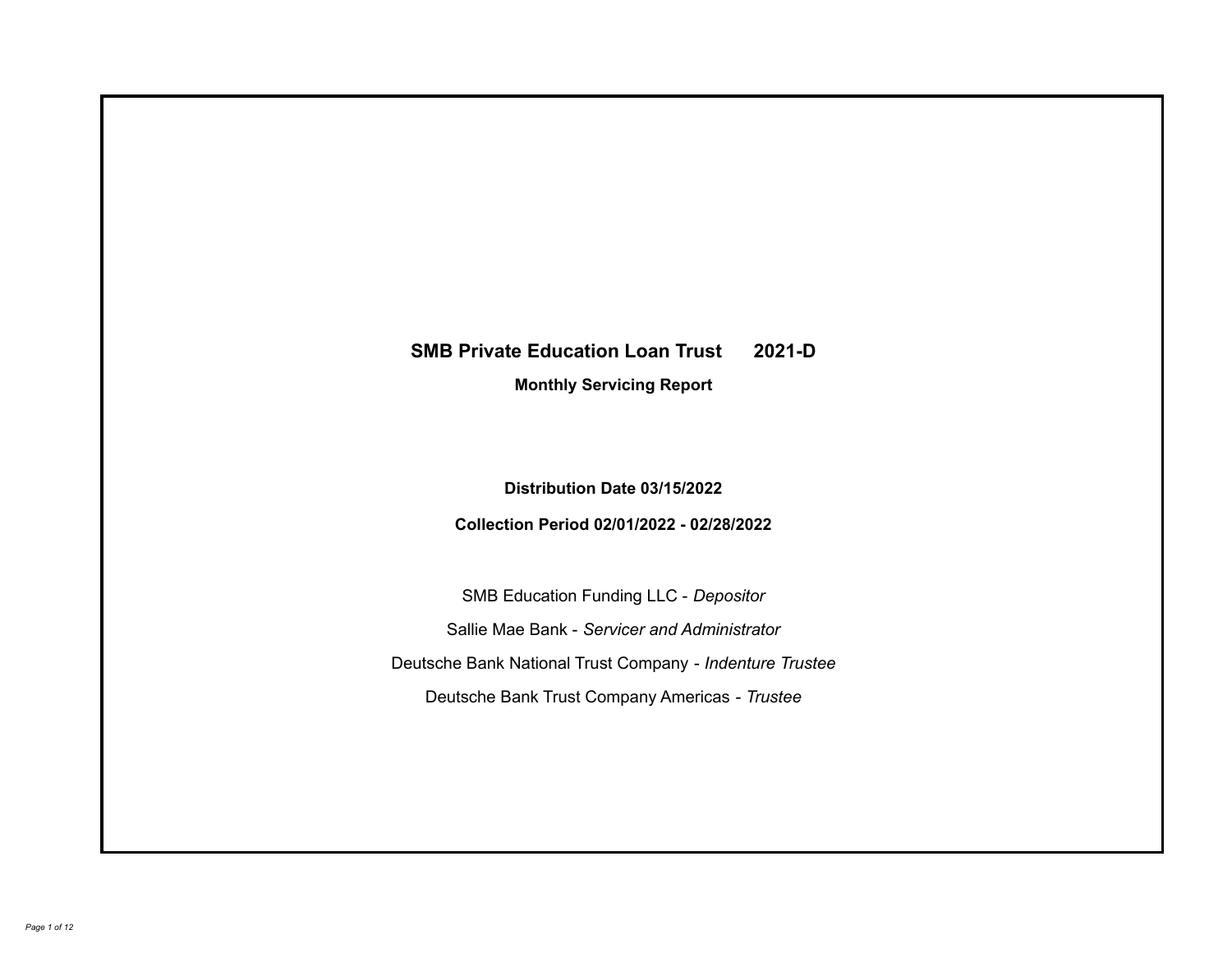A

| <b>Student Loan Portfolio Characteristics</b>                                                                                                                                | <b>Settlement Date</b><br>08/18/2021 | 01/31/2022                                                   | 02/28/2022                                                   |
|------------------------------------------------------------------------------------------------------------------------------------------------------------------------------|--------------------------------------|--------------------------------------------------------------|--------------------------------------------------------------|
| <b>Principal Balance</b><br>Interest to be Capitalized Balance                                                                                                               | \$512,648,190.89<br>36,700,624.47    | \$475,394,881.84<br>30,017,168.39                            | \$466,771,865.35<br>29,824,375.02                            |
| Pool Balance                                                                                                                                                                 | \$549,348,815.36                     | \$505,412,050.23                                             | \$496,596,240.37                                             |
| Weighted Average Coupon (WAC)<br>Weighted Average Remaining Term<br>Number of Loans<br>Number of Borrowers<br>Pool Factor<br>Since Issued Total Constant Prepayment Rate (1) | 8.56%<br>142.10<br>42,716<br>41,477  | 8.58%<br>139.79<br>39,839<br>38,711<br>0.920020279<br>15.68% | 8.65%<br>139.26<br>39,239<br>38,130<br>0.903972533<br>15.79% |

| <b>Debt Securities</b> | Cusip/Isin | 02/15/2022       | 03/15/2022       |
|------------------------|------------|------------------|------------------|
| A1A                    | 78449MAA4  | \$328,541,640.93 | \$320,283,677.62 |
| A1B                    | 78449MAB2  | \$90,305,948.42  | \$88,036,089.40  |
|                        | 78449MAC0  | \$40,000,000.00  | \$40,000,000.00  |

| $\sim$<br>◡ | <b>Certificates</b> | Cusip/Isin | 02/15/2022   | 03/15/2022   |
|-------------|---------------------|------------|--------------|--------------|
|             | Residual            | 78449MAD8  | \$100,000.00 | \$100,000.00 |

| <b>Account Balances</b> | 02/15/2022   | 03/15/2022   |
|-------------------------|--------------|--------------|
| Reserve Account Balance | 1,400,408.00 | 1,400,408.00 |

| <b>Asset / Liability</b>               | 02/15/2022       | 03/15/2022      |
|----------------------------------------|------------------|-----------------|
| Overcollateralization Percentage       | 9.21%            | 9.72%           |
| Specified Overcollateralization Amount | \$101,082,410.05 | \$99,319,248.07 |
| Actual Overcollateralization Amount    | \$46,564,460.88  | \$48,276,473.35 |

(1) For additional information, see 'Since Issued CPR Methodology' found in section VIII of this report .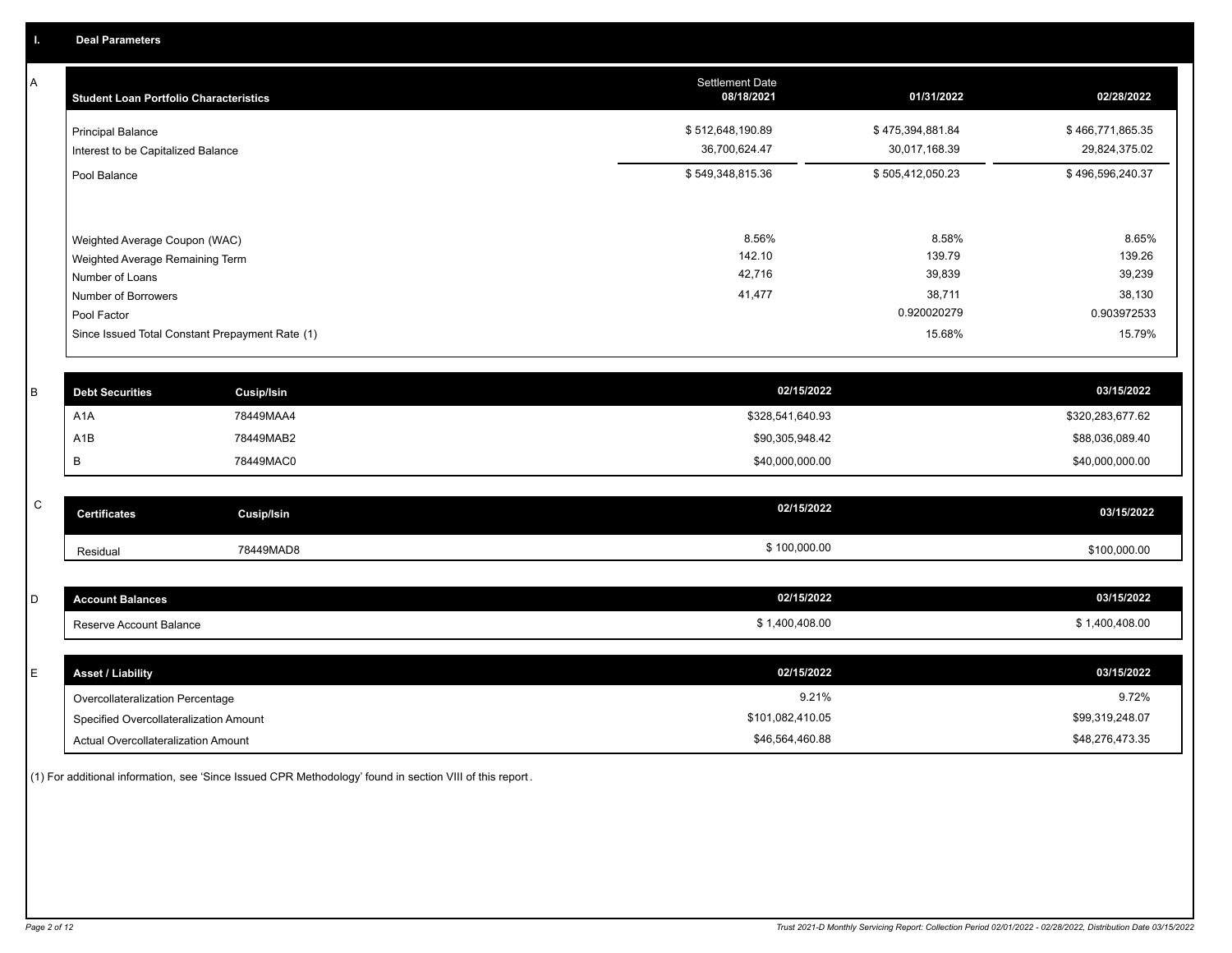## **II. 2021-D Trust Activity 02/01/2022 through 02/28/2022**

| $\mathsf{A}$ | <b>Student Loan Principal Receipts</b> |                |
|--------------|----------------------------------------|----------------|
|              | <b>Borrower Principal</b>              | 8,756,777.16   |
|              | Seller Principal Reimbursement         | 0.00           |
|              | Servicer Principal Reimbursement       | 0.00           |
|              | <b>Other Principal Deposits</b>        | 230,340.97     |
|              | <b>Total Principal Receipts</b>        | \$8,987,118.13 |

#### B **Student Loan Interest Receipts**

| <b>Total Interest Receipts</b>  | \$2,311,954.10 |
|---------------------------------|----------------|
| Other Interest Deposits         | 5,275.00       |
| Servicer Interest Reimbursement | 0.00           |
| Seller Interest Reimbursement   | 0.00           |
| Borrower Interest               | 2,306,679.10   |

| C       | <b>Recoveries on Realized Losses</b>                             | \$53,217.93     |
|---------|------------------------------------------------------------------|-----------------|
| D       | <b>Investment Income</b>                                         | \$234.65        |
| Е.      | <b>Funds Borrowed from Next Collection Period</b>                | \$0.00          |
| F.      | Funds Repaid from Prior Collection Period                        | \$0.00          |
| G       | Loan Sale or Purchase Proceeds                                   | \$0.00          |
| H       | Initial Deposits to Distribution Account                         | \$0.00          |
|         | <b>Excess Transferred from Other Accounts</b>                    | \$0.00          |
| J       | <b>Borrower Benefit Reimbursements</b>                           | \$0.00          |
| K       | <b>Other Deposits</b>                                            | \$0.00          |
|         | <b>Other Fees Collected</b>                                      | \$0.00          |
| M       | <b>AVAILABLE FUNDS</b>                                           | \$11,352,524.81 |
| N       | Non-Cash Principal Activity During Collection Period             | \$364,101.64    |
| $\circ$ | Aggregate Purchased Amounts by the Depositor, Servicer or Seller | \$235,615.97    |
| P       | Aggregate Loan Substitutions                                     | \$0.00          |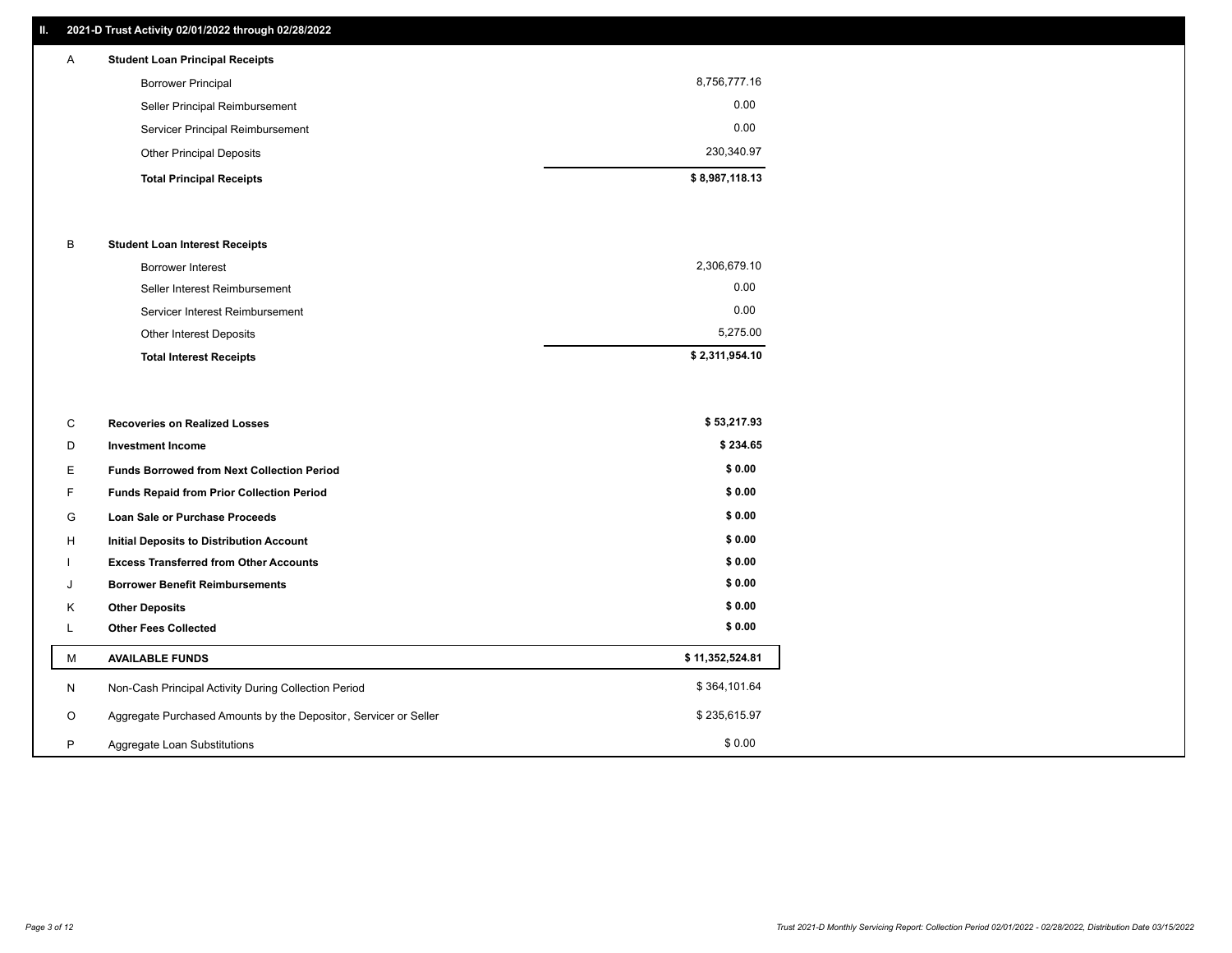|                   | <b>Loans by Repayment Status</b> |                          |         |                                                           |                |                            |                          |         |                                                           |                |                            |
|-------------------|----------------------------------|--------------------------|---------|-----------------------------------------------------------|----------------|----------------------------|--------------------------|---------|-----------------------------------------------------------|----------------|----------------------------|
|                   |                                  |                          |         | 02/28/2022                                                |                |                            |                          |         | 01/31/2022                                                |                |                            |
|                   |                                  | <b>Wtd Avg</b><br>Coupon | # Loans | Principal and<br><b>Interest Accrued</b><br>to Capitalize | % of Principal | % of Loans in<br>Repay (1) | <b>Wtd Avg</b><br>Coupon | # Loans | Principal and<br><b>Interest Accrued</b><br>to Capitalize | % of Principal | % of Loans in<br>Repay (1) |
| INTERIM:          | IN SCHOOL                        | 9.73%                    | 4,982   | \$69,804,363.45                                           | 14.057%        | $-$ %                      | 9.67%                    | 5,206   | \$72,125,262.63                                           | 14.271%        | $-$ %                      |
|                   | <b>GRACE</b>                     | 9.54%                    | 1,376   | \$18,274,547.49                                           | 3.680%         | $-$ %                      | 9.51%                    | 1,428   | \$18,970,849.66                                           | 3.754%         | $-$ %                      |
|                   | <b>DEFERMENT</b>                 | 9.17%                    | 1,989   | \$27,615,466.07                                           | 5.561%         | $-$ %                      | 9.06%                    | 1,905   | \$26,522,627.90                                           | 5.248%         | $-$ %                      |
| <b>REPAYMENT:</b> | <b>CURRENT</b>                   | 8.32%                    | 29,298  | \$358,411,756.02                                          | 72.174%        | 94.096%                    | 8.25%                    | 29,754  | \$366,685,371.51                                          | 72.552%        | 94.557%                    |
|                   | 30-59 DAYS DELINQUENT            | 9.29%                    | 647     | \$8,816,890.27                                            | 1.775%         | 2.315%                     | 9.28%                    | 714     | \$9,291,108.33                                            | 1.838%         | 2.396%                     |
|                   | 60-89 DAYS DELINQUENT            | 9.24%                    | 393     | \$5,527,526.84                                            | 1.113%         | 1.451%                     | 9.48%                    | 345     | \$4,672,750.26                                            | 0.925%         | 1.205%                     |
|                   | 90+ DAYS DELINQUENT              | 9.59%                    | 257     | \$3,744,249.40                                            | 0.754%         | 0.983%                     | 9.00%                    | 173     | \$2,500,613.29                                            | 0.495%         | 0.645%                     |
|                   | <b>FORBEARANCE</b>               | 8.52%                    | 297     | \$4,401,440.83                                            | 0.886%         | 1.156%                     | 8.47%                    | 314     | \$4,643,466.65                                            | 0.919%         | 1.197%                     |
| <b>TOTAL</b>      |                                  |                          | 39,239  | \$496,596,240.37                                          | 100.00%        | 100.00%                    |                          | 39,839  | \$505,412,050.23                                          | 100.00%        | 100.00%                    |

Percentages may not total 100% due to rounding \*

1 Loans classified in "Repayment" include any loan for which interim interest only, \$25 fixed payments or full principal and interest payments are due.

|                         | <b>Loans by Borrower Status</b>                                                                                              |                          |            |                                                           |                |                                |                          |         |                                                           |                |                                |
|-------------------------|------------------------------------------------------------------------------------------------------------------------------|--------------------------|------------|-----------------------------------------------------------|----------------|--------------------------------|--------------------------|---------|-----------------------------------------------------------|----------------|--------------------------------|
|                         |                                                                                                                              |                          | 02/28/2022 |                                                           |                |                                |                          |         | 01/31/2022                                                |                |                                |
|                         |                                                                                                                              | <b>Wtd Avg</b><br>Coupon | # Loans    | Principal and<br><b>Interest Accrued</b><br>to Capitalize | % of Principal | % of Loans in<br>P&I Repay (2) | <b>Wtd Avg</b><br>Coupon | # Loans | Principal and<br><b>Interest Accrued</b><br>to Capitalize | % of Principal | % of Loans in<br>P&I Repay (2) |
| <b>INTERIM:</b>         | IN SCHOOL                                                                                                                    | 9.17%                    | 10,006     | \$142,359,149.24                                          | 28.667%        | $-$ %                          | 9.11%                    | 10,465  | \$148,179,544.23                                          | 29.319%        | $-$ %                          |
|                         | <b>GRACE</b>                                                                                                                 | 9.09%                    | 2,626      | \$35,903,335.65                                           | 7.230%         | $-$ %                          | 9.06%                    | 2,729   | \$36,626,757.44                                           | 7.247%         | $-$ %                          |
|                         | <b>DEFERMENT</b>                                                                                                             | 8.70%                    | 3,542      | \$49,881,460.67                                           | 10.045%        | $-$ %                          | 8.60%                    | 3,404   | \$47,823,950.30                                           | 9.462%         | $-$ %                          |
| P&I REPAYMENT:          | <b>CURRENT</b>                                                                                                               | 8.22%                    | 21,554     | \$247,157,251.70                                          | 49.770%        | 92.067%                        | 8.16%                    | 21,782  | \$252,943,024.68                                          | 50.047%        | 92.727%                        |
|                         | 30-59 DAYS DELINQUENT                                                                                                        | 9.29%                    | 597        | \$8,082,463.14                                            | 1.628%         | 3.011%                         | 9.30%                    | 658     | \$8,440,547.75                                            | 1.670%         | 3.094%                         |
|                         | 60-89 DAYS DELINQUENT                                                                                                        | 9.26%                    | 368        | \$5,159,329.58                                            | 1.039%         | 1.922%                         | 9.48%                    | 327     | \$4,421,649.21                                            | 0.875%         | 1.621%                         |
|                         | 90+ DAYS DELINQUENT                                                                                                          | 9.62%                    | 248        | \$3,633,039.87                                            | 0.732%         | 1.353%                         | 9.02%                    | 160     | \$2,333,109.97                                            | 0.462%         | 0.855%                         |
|                         | <b>FORBEARANCE</b>                                                                                                           | 8.52%                    | 298        | \$4,420,210.52                                            | 0.890%         | 1.647%                         | 8.47%                    | 314     | \$4,643,466.65                                            | 0.919%         | 1.702%                         |
| <b>TOTAL</b><br>$\star$ | Percentages may not total 100% due to rounding                                                                               |                          | 39,239     | \$496,596,240.37                                          | 100.00%        | 100.00%                        |                          | 39,839  | \$505,412,050.23                                          | 100.00%        | 100.00%                        |
|                         | 2 Loans classified in "P&I Repayment" includes only those loans for which scheduled principal and interest payments are due. |                          |            |                                                           |                |                                |                          |         |                                                           |                |                                |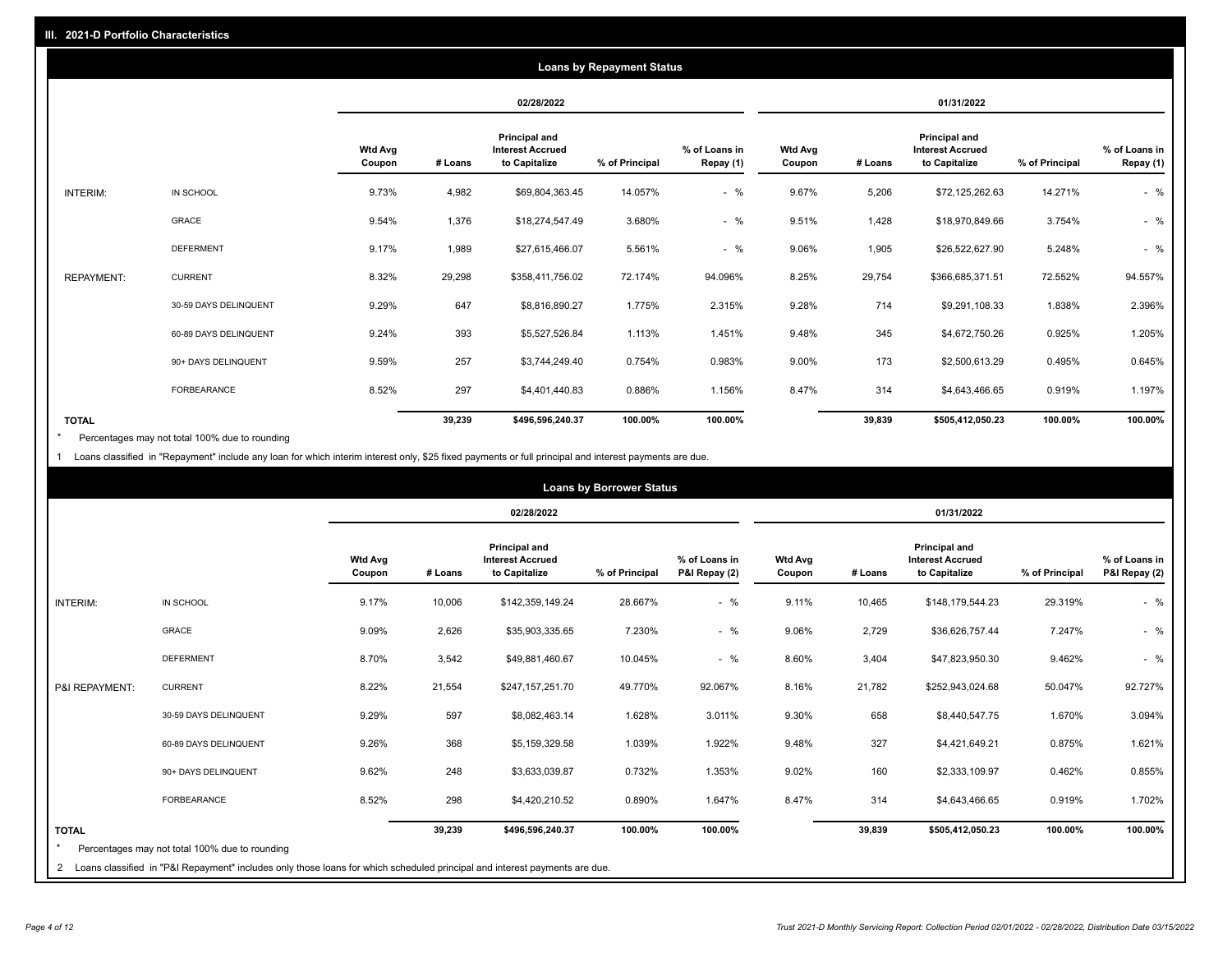|                                                                                                  | 2/28/2022        | 1/31/2022        |
|--------------------------------------------------------------------------------------------------|------------------|------------------|
| Pool Balance                                                                                     | \$496,596,240.37 | \$505,412,050.23 |
| Total # Loans                                                                                    | 39,239           | 39,839           |
| Total # Borrowers                                                                                | 38,130           | 38,711           |
| Weighted Average Coupon                                                                          | 8.65%            | 8.58%            |
| Weighted Average Remaining Term                                                                  | 139.26           | 139.79           |
| Percent of Pool - Cosigned                                                                       | 92.2%            | 92.2%            |
| Percent of Pool - Non Cosigned                                                                   | 7.8%             | 7.8%             |
| Borrower Interest Accrued for Period                                                             | \$3,073,473.77   | \$3,465,996.50   |
| <b>Outstanding Borrower Interest Accrued</b>                                                     | \$33,108,500.31  | \$33,501,424.06  |
| Gross Principal Realized Loss - Periodic *                                                       | \$717,178.48     | \$576,286.05     |
| Gross Principal Realized Loss - Cumulative *                                                     | \$2,965,383.63   | \$2,248,205.15   |
| Recoveries on Realized Losses - Periodic                                                         | \$53,217.93      | \$69,771.58      |
| Recoveries on Realized Losses - Cumulative                                                       | \$187,538.31     | \$134,320.38     |
| Net Losses - Periodic                                                                            | \$663,960.55     | \$506,514.47     |
| Net Losses - Cumulative                                                                          | \$2,777,845.32   | \$2,113,884.77   |
| Non-Cash Principal Activity - Capitalized Interest                                               | \$1,081,948.57   | \$834,303.13     |
| Since Issued Total Constant Prepayment Rate (CPR) (1)                                            | 15.79%           | 15.68%           |
| <b>Loan Substitutions</b>                                                                        | \$0.00           | \$0.00           |
| <b>Cumulative Loan Substitutions</b>                                                             | \$0.00           | \$0.00           |
| <b>Unpaid Servicing Fees</b>                                                                     | \$0.00           | \$0.00           |
| <b>Unpaid Administration Fees</b>                                                                | \$0.00           | \$0.00           |
| <b>Unpaid Carryover Servicing Fees</b>                                                           | \$0.00           | \$0.00           |
| Note Interest Shortfall                                                                          | \$0.00           | \$0.00           |
| Loans in Modification                                                                            | \$14,938,365.41  | \$15,100,522.56  |
| % of Loans in Modification as a % of Loans in Repayment (P&I)                                    | 5.66%            | 5.63%            |
|                                                                                                  |                  |                  |
| % Annualized Gross Principal Realized Loss - Periodic as a %<br>of Loans in Repayment (P&I) * 12 | 3.26%            | 2.58%            |
| % Gross Principal Realized Loss - Cumulative as a % of                                           |                  |                  |

\* In accordance with the Servicer's current policies and procedures, after September 1, 2017 loans subject to bankruptcy claims generally will not be reported as a charged- off unless and until they are delinquent for 120

0.54% 0.41%

(1) For additional information, see 'Since Issued CPR Methodology' found in section VIII of this report .

Original Pool Balance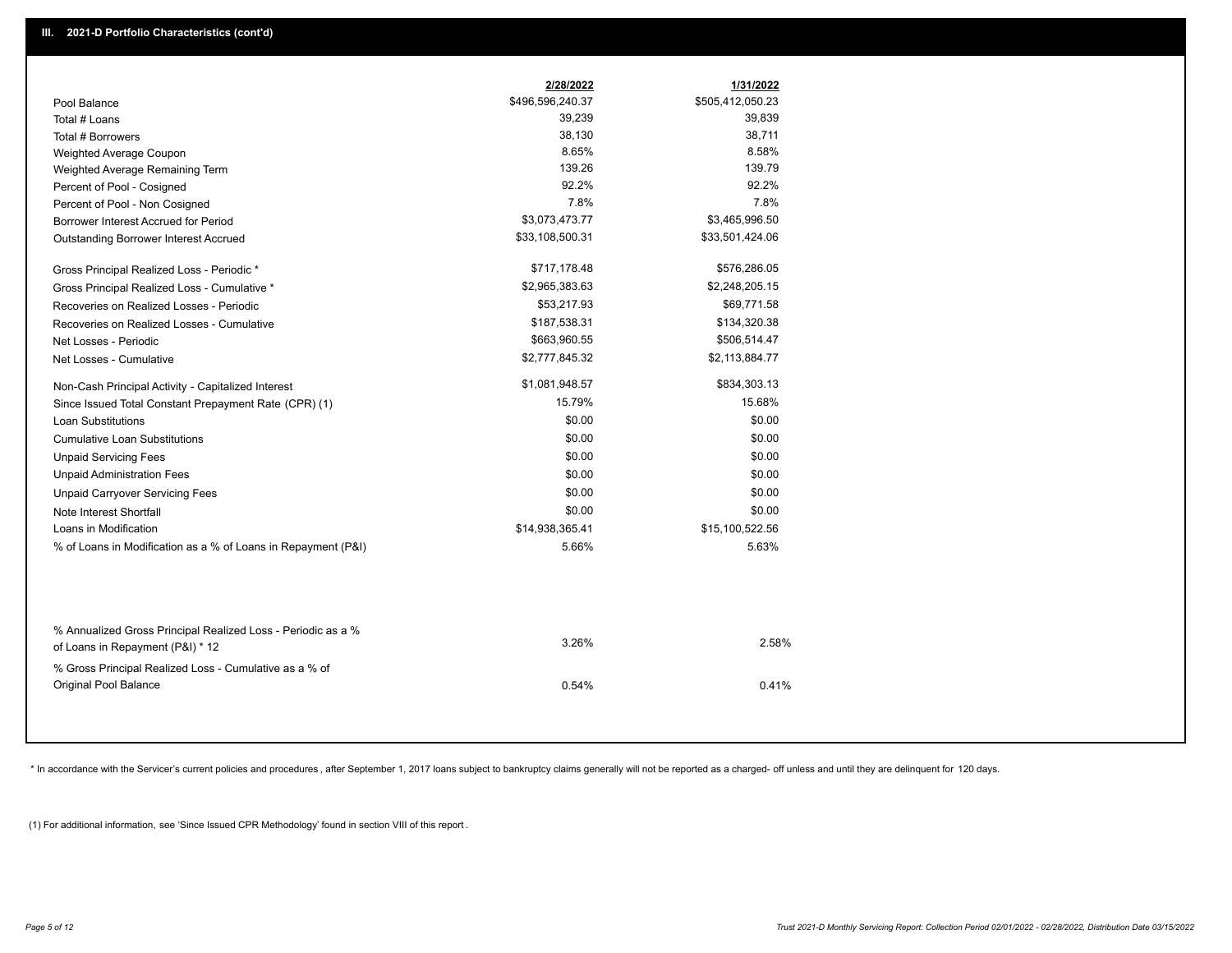# **Loan Program**

A

|                                    | Weighted<br>Average | # LOANS  | <b>\$ AMOUNT</b> | $%$ *    |
|------------------------------------|---------------------|----------|------------------|----------|
| - Smart Option Interest-Only Loans | 7.41%               | 9,630    | \$95,984,848.56  | 19.329%  |
| - Smart Option Fixed Pay Loans     | 8.66%               | 9,724    | \$151,776,123.81 | 30.563%  |
| - Smart Option Deferred Loans      | 9.12%               | 19.885   | \$248,835,268.00 | 50.108%  |
| - Other Loan Programs              | $0.00\%$            | $\Omega$ | \$0.00           | 0.000%   |
| <b>Total</b>                       | 8.65%               | 39,239   | \$496,596,240.37 | 100.000% |

\* Percentages may not total 100% due to rounding

B

C

**Index Type**

|                       | Weighted<br>Average | # LOANS | <b>\$ AMOUNT</b> | $%$ *     |
|-----------------------|---------------------|---------|------------------|-----------|
| - Fixed Rate Loans    | 9.49%               | 18,418  | \$246,856,917.05 | 49.710%   |
| - LIBOR Indexed Loans | 7.81%               | 20,821  | \$249,739,323.32 | 50.290%   |
| - Other Index Rates   | $0.00\%$            |         | \$0.00           | $0.000\%$ |
| <b>Total</b>          | 8.65%               | 39,239  | \$496,596,240.37 | 100.000%  |

\* Percentages may not total 100% due to rounding

# **Weighted Average Recent FICO**

| (2)<br>Wtd Avg Recent FICO Band | # LOANS | <b>\$ AMOUNT</b> | $%$ *    |
|---------------------------------|---------|------------------|----------|
| $0 - 639$                       | 2,162   | \$26,122,650.75  | 5.260%   |
| 640 - 669                       | 2,295   | \$28,096,748.86  | 5.658%   |
| 670 - 699                       | 4,457   | \$55,461,657.17  | 11.168%  |
| 700 - 739                       | 8,880   | \$115,548,543.25 | 23.268%  |
| $740 +$                         | 21,444  | \$271,361,416.23 | 54.644%  |
| $N/A$ <sub>(1)</sub>            |         | \$5,224.11       | 0.001%   |
| <b>Total</b>                    | 39,239  | \$496,596,240.37 | 100.000% |
|                                 |         |                  |          |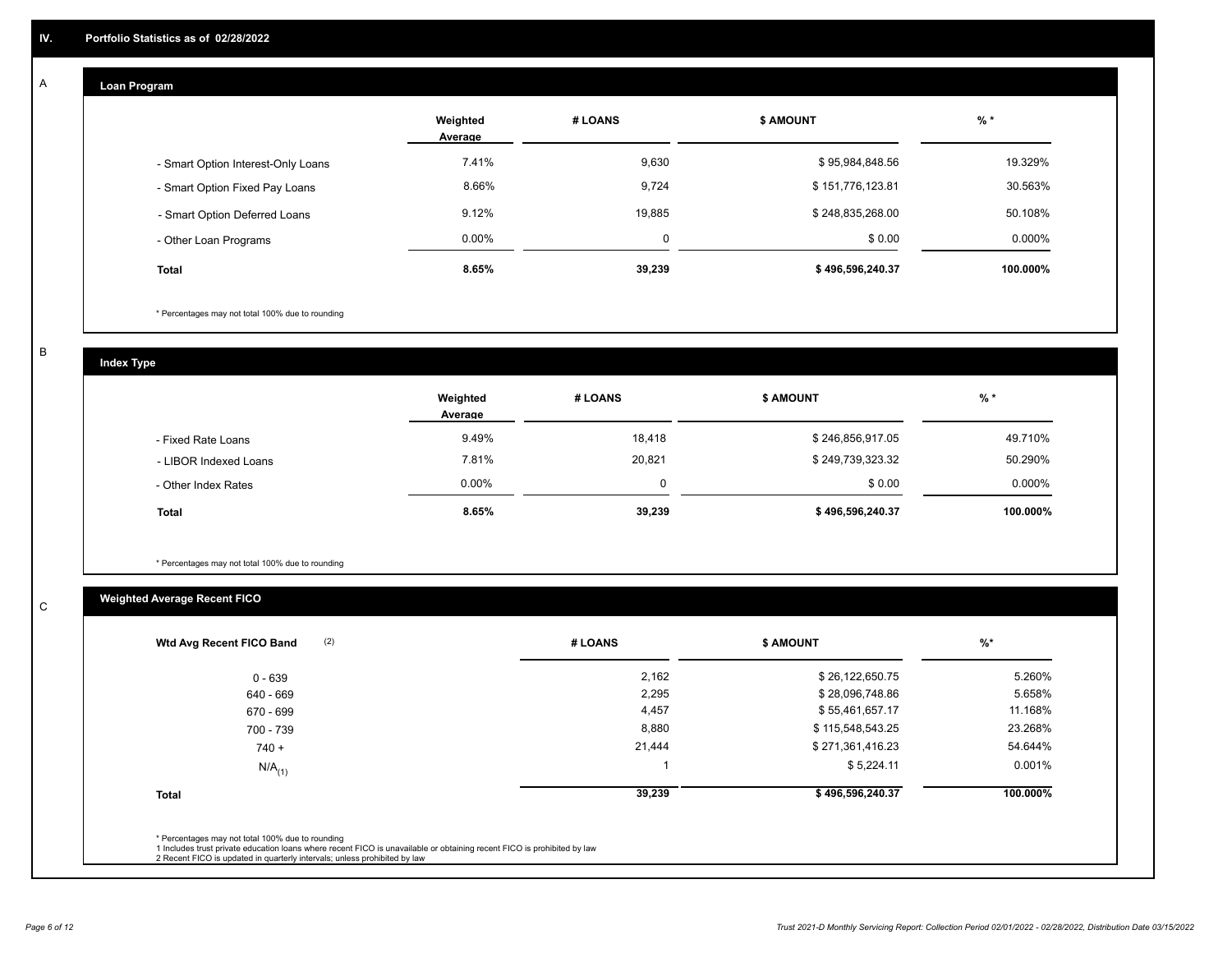| V. |       | 2021-D Reserve Account and Principal Distribution Calculations                  |                  |  |
|----|-------|---------------------------------------------------------------------------------|------------------|--|
| А. |       | <b>Reserve Account</b>                                                          |                  |  |
|    |       | Specified Reserve Account Balance                                               | \$1,400,408.00   |  |
|    |       | <b>Actual Reserve Account Balance</b>                                           | \$1,400,408.00   |  |
| В. |       | <b>Principal Distribution Amount</b>                                            |                  |  |
|    | i.    | <b>Class A Notes Outstanding</b>                                                | \$418,847,589.35 |  |
|    | ii.   | Pool Balance                                                                    | \$496,596,240.37 |  |
|    | iii.  | First Priority Principal Distribution Amount (i - ii)                           | \$0.00           |  |
|    | iv.   | Class A and B Notes Outstanding                                                 | \$458,847,589.35 |  |
|    |       | First Priority Principal Distribution Amount                                    | \$0.00           |  |
|    | ٧.    |                                                                                 | \$496,596,240.37 |  |
|    | vi.   | Pool Balance                                                                    |                  |  |
|    | vii.  | Specified Overcollateralization Amount                                          | \$99,319,248.07  |  |
|    | viii. | Regular Principal Distribution Amount (if (iv > 0, (iv - v) - (vi - vii))       | \$61,570,597.05  |  |
|    | ix.   | Pool Balance                                                                    | \$496,596,240.37 |  |
|    | х.    | 10% of Initial Pool Balance                                                     | \$54,934,881.54  |  |
|    | xi.   | First Priority Principal Distribution Amount                                    | \$0.00           |  |
|    | xii.  | Regular Principal Distribution Amount                                           | \$61,570,597.05  |  |
|    | xiii. | Available Funds (after payment of waterfall items A through I)                  | \$0.00           |  |
|    | xiv.  | Additional Principal Distribution Amount (if(vi <= x,min(xiii, vi - xi - xii))) | \$0.00           |  |
|    |       |                                                                                 |                  |  |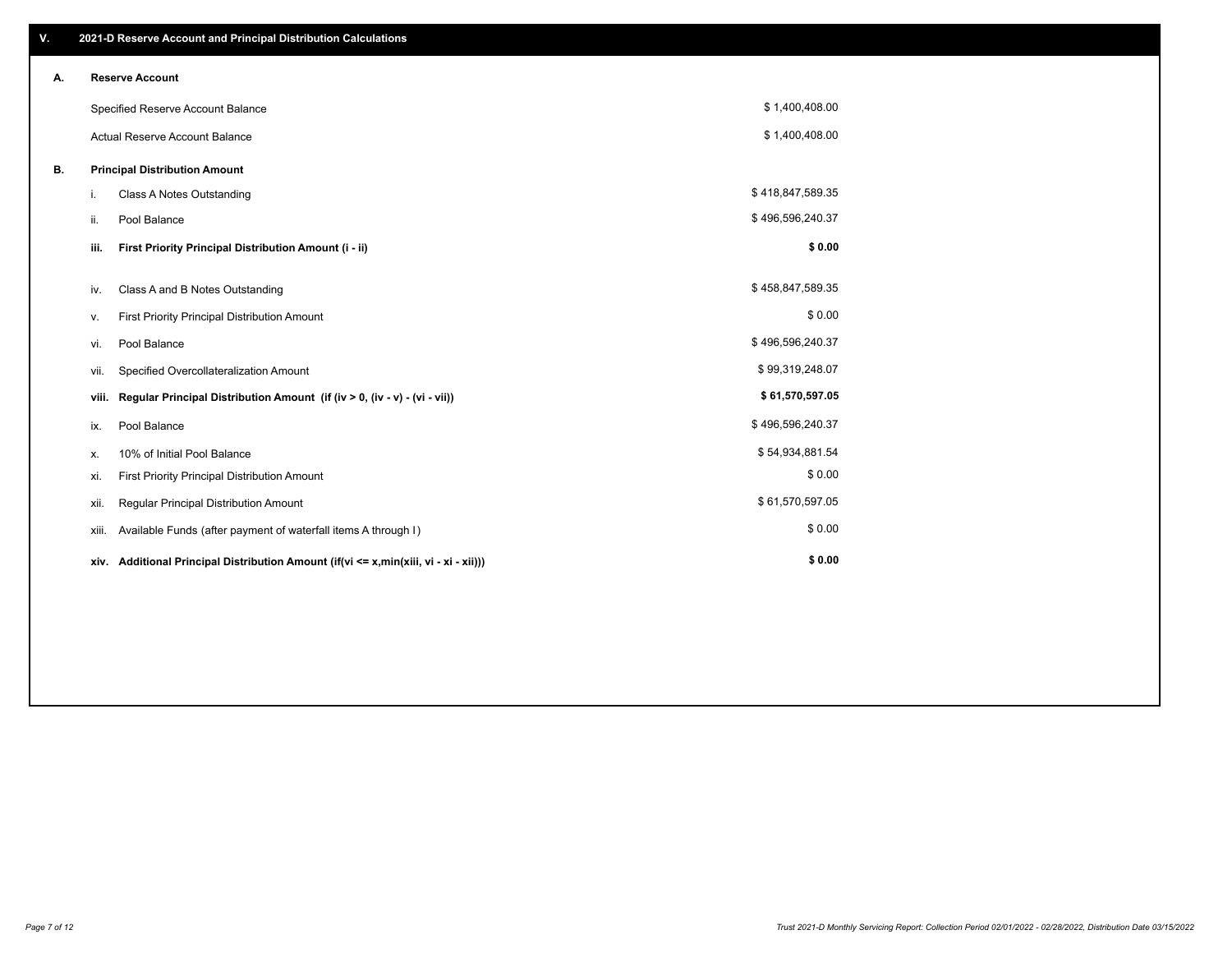|    |                                                         | Paid            | <b>Funds Balance</b> |
|----|---------------------------------------------------------|-----------------|----------------------|
|    | <b>Total Available Funds</b>                            |                 | \$11,352,524.81      |
| A  | <b>Trustee Fees</b>                                     | \$0.00          | \$11,352,524.81      |
| В  | <b>Servicing Fees</b>                                   | \$316,929.92    | \$11,035,594.89      |
| C  | i. Administration Fees                                  | \$8,333.00      | \$11,027,261.89      |
|    | ii. Unreimbursed Administrator Advances plus any Unpaid | \$0.00          | \$11,027,261.89      |
| D  | Class A Noteholders Interest Distribution Amount        | \$422,439.56    | \$10,604,822.33      |
| E. | First Priority Principal Payment                        | \$0.00          | \$10,604,822.33      |
| F. | Class B Noteholders Interest Distribution Amount        | \$77,000.00     | \$10,527,822.33      |
| G  | <b>Reinstatement Reserve Account</b>                    | \$0.00          | \$10,527,822.33      |
| H  | Regular Principal Distribution                          | \$10,527,822.33 | \$0.00               |
|    | <b>Carryover Servicing Fees</b>                         | \$0.00          | \$0.00               |
| J  | Additional Principal Distribution Amount                | \$0.00          | \$0.00               |
| Κ  | Unpaid Expenses of Trustee                              | \$0.00          | \$0.00               |
| L. | Unpaid Expenses of Administrator                        | \$0.00          | \$0.00               |
| М  | Remaining Funds to the Residual Certificateholders      | \$0.00          | \$0.00               |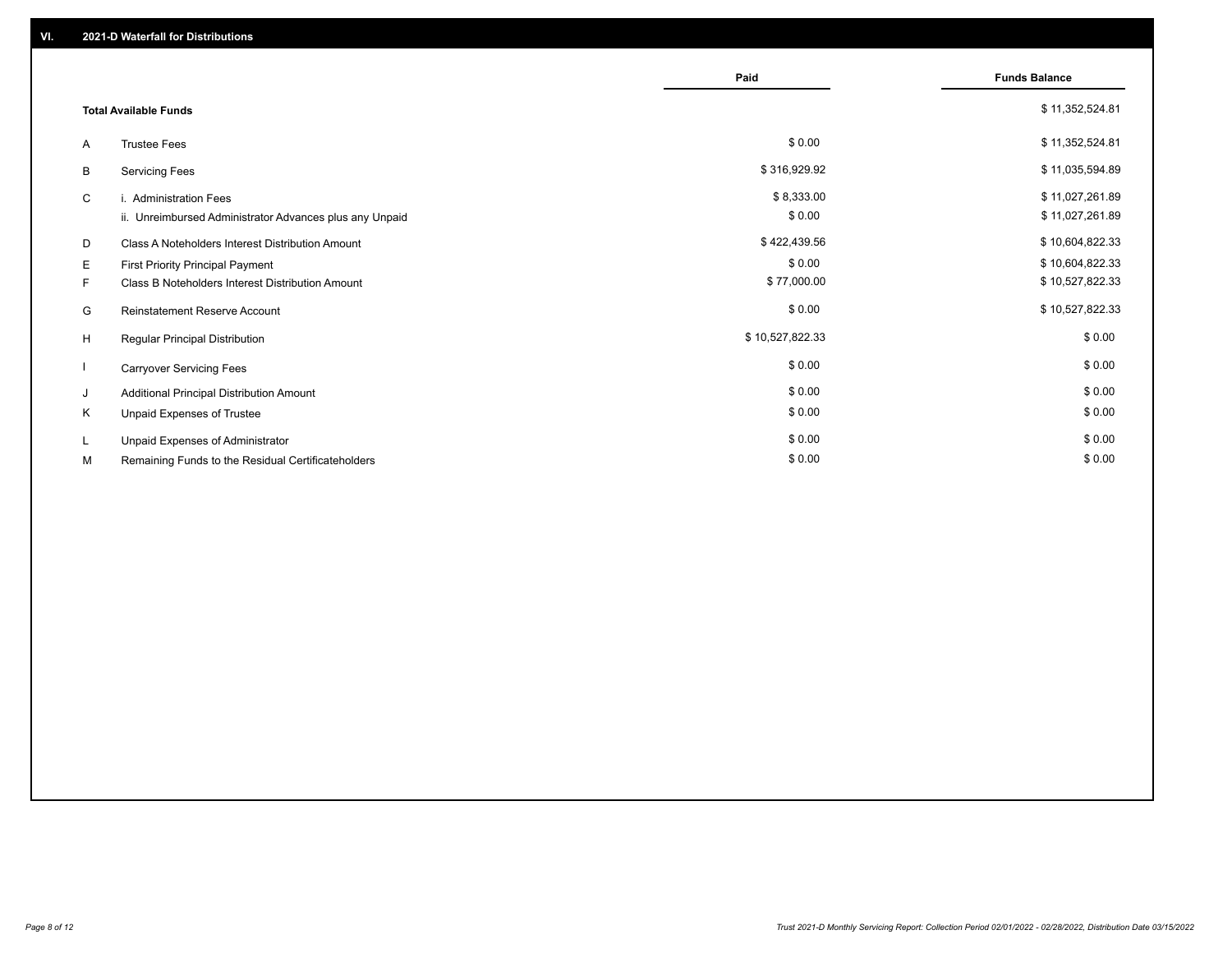| <b>Distribution Amounts</b>                                |                         |                         |                         |
|------------------------------------------------------------|-------------------------|-------------------------|-------------------------|
|                                                            | A <sub>1</sub> A        | A <sub>1</sub> B        | в                       |
| Cusip/Isin                                                 | 78449MAA4               | 78449MAB2               | 78449MAC0               |
| <b>Beginning Balance</b>                                   | \$328,541,640.93        | \$90,305,948.42         | \$40,000,000.00         |
| Index                                                      | <b>FIXED</b>            | <b>LIBOR</b>            | <b>FIXED</b>            |
| Spread/Fixed Rate                                          | 1.34%                   | 0.60%                   | 2.31%                   |
| Record Date (Days Prior to Distribution)                   | 1 NEW YORK BUSINESS DAY | 1 NEW YORK BUSINESS DAY | 1 NEW YORK BUSINESS DAY |
| <b>Accrual Period Begin</b>                                | 2/15/2022               | 2/15/2022               | 2/15/2022               |
| <b>Accrual Period End</b>                                  | 3/15/2022               | 3/15/2022               | 3/15/2022               |
| Daycount Fraction                                          | 0.08333333              | 0.07777778              | 0.08333333              |
| Interest Rate*                                             | 1.34000%                | 0.79114%                | 2.31000%                |
| <b>Accrued Interest Factor</b>                             | 0.001116667             | 0.000615331             | 0.001925000             |
| <b>Current Interest Due</b>                                | \$366,871.50            | \$55,568.06             | \$77,000.00             |
| Interest Shortfall from Prior Period Plus Accrued Interest | $\mathsf{\$}$ -         | $\mathcal{S}$ -         | $$ -$                   |
| <b>Total Interest Due</b>                                  | \$366,871.50            | \$55,568.06             | \$77,000.00             |
| <b>Interest Paid</b>                                       | \$366,871.50            | \$55,568.06             | \$77,000.00             |
| <b>Interest Shortfall</b>                                  | $\mathsf{\$}$ -         | $\mathsf{\$}$ -         | $\mathsf{\$}$ -         |
| <b>Principal Paid</b>                                      | \$8,257,963.31          | \$2,269,859.02          | $\mathsf{\$}$ -         |
| <b>Ending Principal Balance</b>                            | \$320,283,677.62        | \$88,036,089.40         | \$40,000,000.00         |
| Paydown Factor                                             | 0.021617705             | 0.021617705             | 0.000000000             |
| <b>Ending Balance Factor</b>                               | 0.838438947             | 0.838438947             | 1.000000000             |

\* Pay rates for Current Distribution. For the interest rates applicable to the next distribution date, please see https://www.salliemae.com/about/investors/data/SMBabrate.txt.

**VII. 2021-D Distributions**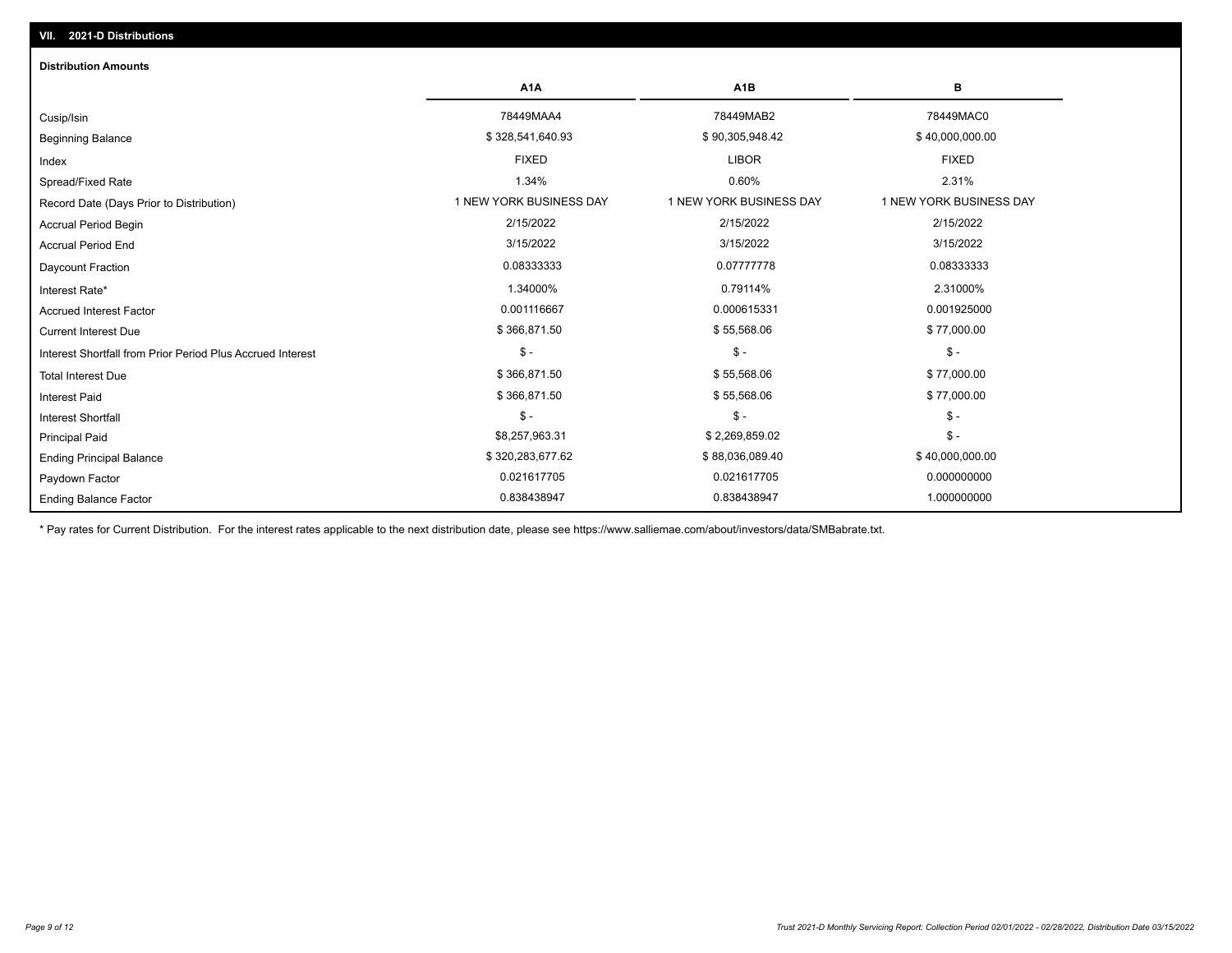## **Since Issued Total CPR**

$$
\text{total cPR} = 1 - \left(\frac{APB}{PPB}\right)^{\left(\frac{12}{MSC}\right)}
$$

APB = Actual period-end Pool Balance PPB = Projected period-end Pool Balance assuming no prepayments and no defaults Pool Balance = Sum(Principal Balance + Interest Accrued to Capitalize Balance) MSC = Months Since Cut-Off

I J Ι

### **Since-Issued Total Constant Prepayment Rate (CPR)**

Since-Issued Total CPR measures prepayments, both voluntary and involuntary, for a trust student loan pool over the life of a transaction. For each trust distribution, the actual month-end pool balance is compared against a month-end pool balance originally projected at issuance assuming no prepayments and defaults. For purposes of Since- Issued Total CPR calculations, projected period end pool balance assumes in-school status loans have up to a six month grace period before moving to repayment, grace status loans remain in grace status until their status end date and then to move to full principal and interest repayment, loans subject to interim interest or fixed payments during their in-school and grace period continue paying interim interest or fixed payments until full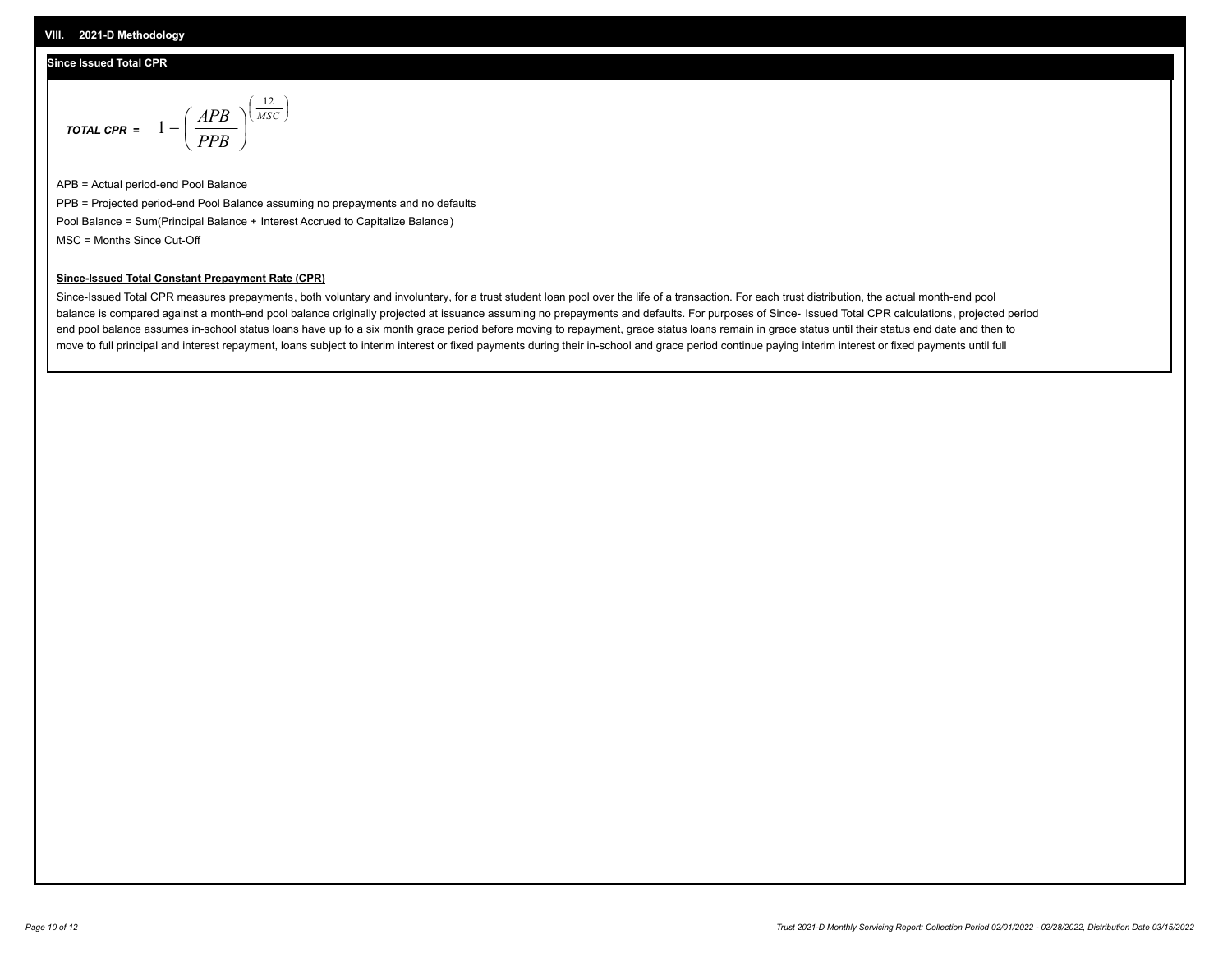## **EU RISK RETENTION**

As of the date of this report, Sallie Mae Bank confirms that (i) it retains, through its ownership of the Depositor (its wholly-owned subsidiary), a material net economic interest of not less than 5% of the aggregate principal balance of the Trust Student Loans in accordance with the EU Retention Rules ; (ii) the retained interest is held via ownership of the R Certificate; and (iii) the retained interest is not subject to any credit risk mitigation, any short position or any other credit risk hedge and has not been sold except as permitted by the EU Retention Rules.